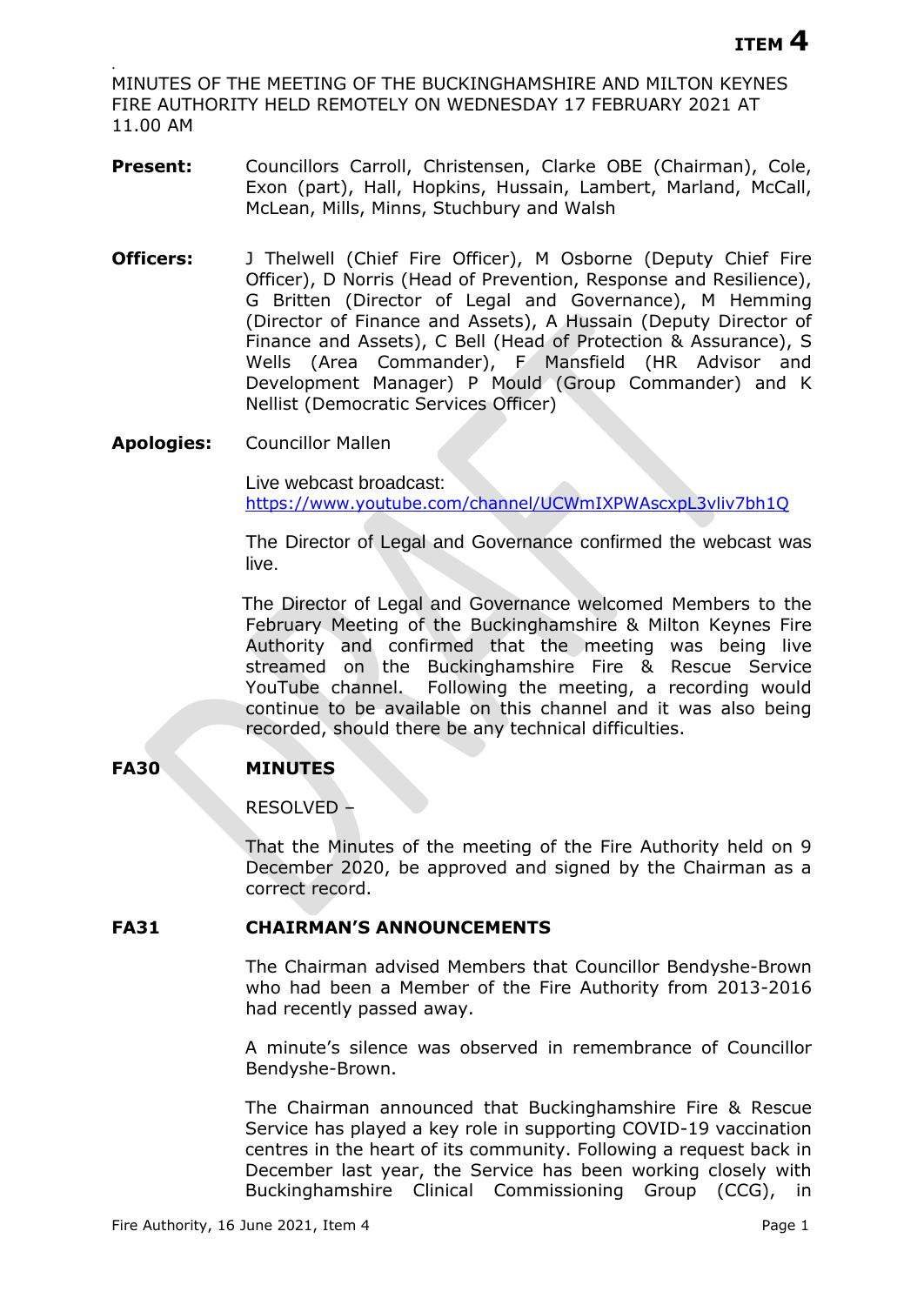supporting the preparations and providing logistical co-ordination at three of the primary care network (PCN) sites for GP-led vaccination centres across Buckinghamshire. The three sites, located at Stoke Mandeville Stadium in Aylesbury, Adams Park (Wycombe Wanderers FC) and High Wycombe Town Hall are an integral part of the delivery model to help the most vulnerable people in our communities, receive the essential vaccine. As a result of the support provided by our highly experienced operational commanders and the numerous volunteers, these three sites alone, have been responsible for delivering 27,100 vaccinations.

Furthermore, I am also extremely pleased to announce that the Service would be providing the exact same logistical support at the Milton Keynes, Saxon Gate vaccination centre, following a recent request from Bedfordshire, Luton and Milton Keynes Clinical Commissioning Group (CCG).

One of our six Firefighters, currently deployed to South Central Ambulance Service, was mentioned in a recent event on 29 January 2021. A mum to be was in the early signs of labour, but things progressed quickly and the mum and dad tried to make it to hospital in their own car, but alas the baby was having none of it, and they had to pull over in the bus stop on the Risborough Road in Aylesbury opposite the petrol station. This is when they called for an ambulance. Mum's waters broke in the passenger seat of their car about 30 seconds before the ambulance arrived. With the assistance of Entinox they managed to get her into the ambulance. A couple of minutes later, on the way to hospital, the paramedic in the back called for the firefighter to stop the ambulance and come and help in the back. The baby girl was delivered at approximately 03:00 hrs. mum and baby were fine.

I wonder if the place of birth will be detailed as back of ambulance, near the Goat Centre, Aylesbury!

(Councillor Exon joined the meeting)

# **FA32 RECOMMENDATIONS FROM COMMITTEES:**

#### **EXECUTIVE COMMITTEE – 7 FEBRUARY 2021**

## **(a)THE PRUDENTIAL CODE, PRUDENTIAL INDICATORS AND MINIMUM REVENUE POSITION**

The Vice Chairman as Lead Member introduced the report by advising Members that the objective of the Prudential Code was to ensure that within the framework, the capital investment plans of local authorities were affordable, prudent and sustainable. The Vice Chairman was pleased to note that the current capital programme met all these criteria. Furthermore, the Authority had already made sufficient revenue provision to cover all future repayments of borrowing. However, there was no scope for early repayment of any of this borrowing due to the prohibitive early repayment penalties that would be applied.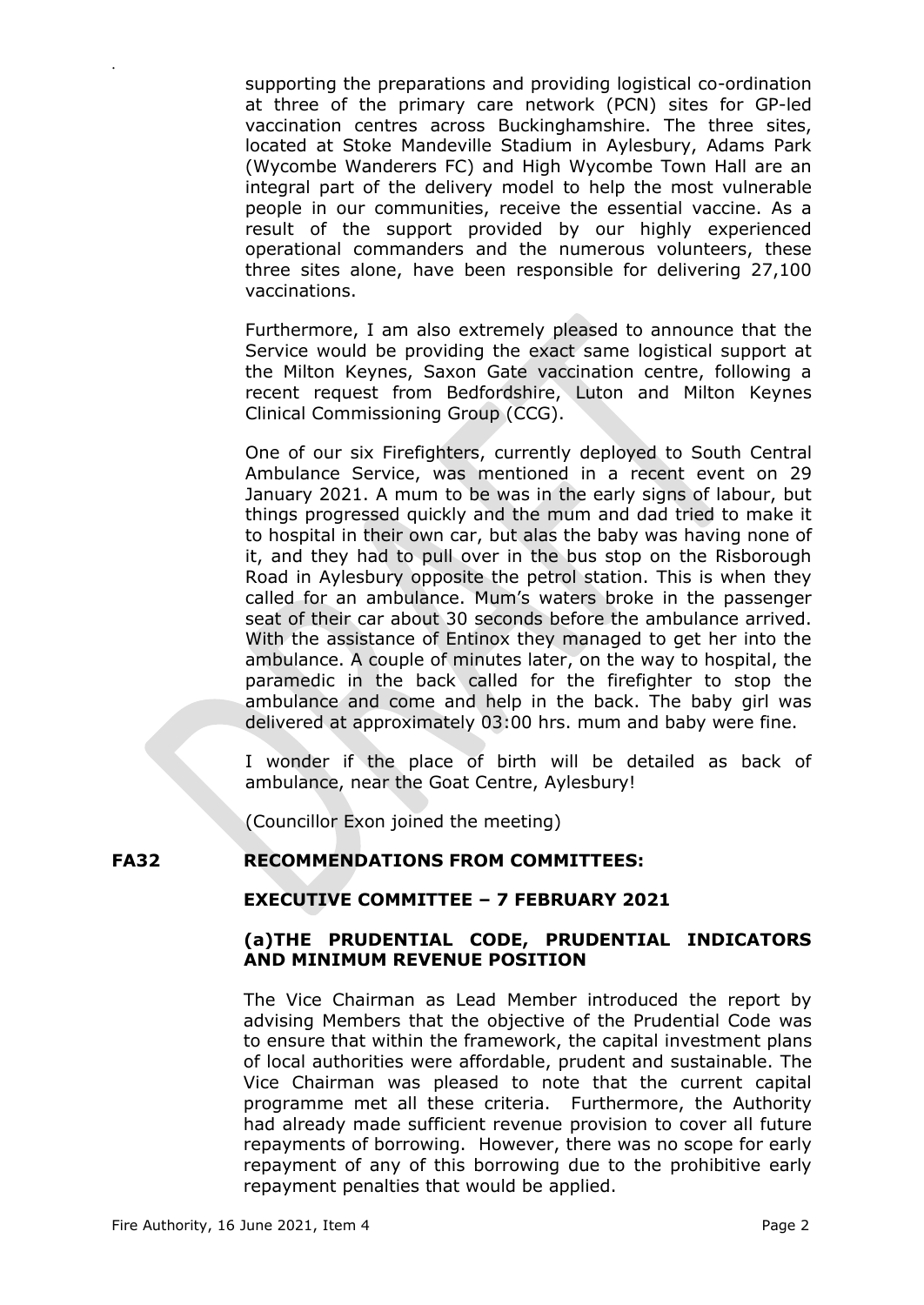The Deputy Director of Finance and Assets advised Members this was a technical report, presented annually. The Authority had set aside £47k in order to pay off its debt and had already made sufficient revenue provision to cover the repayment of its gross borrowing. However, due to prohibitive penalties the early repayment of this borrowing was not currently an option. The Authority had no plans for additional borrowing in the foreseeable future, according to the current Medium Term Financial Plan. It was recommended that the Authorised Limit for 2021-22 continued to be set at £2m higher than the Operational Limit to allow for the effective management of cashflow in relation to capital receipts from land sales.

A Member asked about the outstanding borrowing and was advised that the gross borrowing at the start of 2019/20 financial year was £6.797m and the capital financing requirement was £1,590m. Sufficient provision had been set for the initial longterm borrowing.

A Member asked if this was in keeping with other fire authorities borrowing and was advised that this was borrowing taken out many years ago (2010/11), and was in line with recommended borrowing, it was used predominantly to fund the capital programme, and there would be no further borrowing in the foreseeable future.

### RESOLVED –

.

- 1. That the Prudential Indicators for 2021-22 be approved;
- 2. That the Minimum Revenue Provision policy Statement be approved.

# **(b) MEDIUM TERM FINANCIAL PLAN (MTFP) 2021/22 TO 2025/26**

The Vice Chairman as Lead Member introduced the report by advising Members that this paper presented the revenue budget and capital programme, which followed on from the Financial Strategy approved by Members last December. As Members would appreciate, producing a budget this year had been especially challenging due to the unprecedented impact of Covid-19 on the economy, and in turn, public finances. Even at this stage, there was still uncertainty regarding the amount of Government support the Authority would receive during the coming year. This would depend on, amongst other things, the outturn position on the Council Tax and business rates collection funds, which won't be apparent for a number of months.

As colleagues would appreciate, these figures would contain significant provisions for doubtful debts and potential appeals, and the Finance team would keep a close track of this income during the coming year. With no flexibility to increase Council Tax above 2% without triggering a referendum, the Authority was budgeting to use £1.1m of reserves to balance the budget for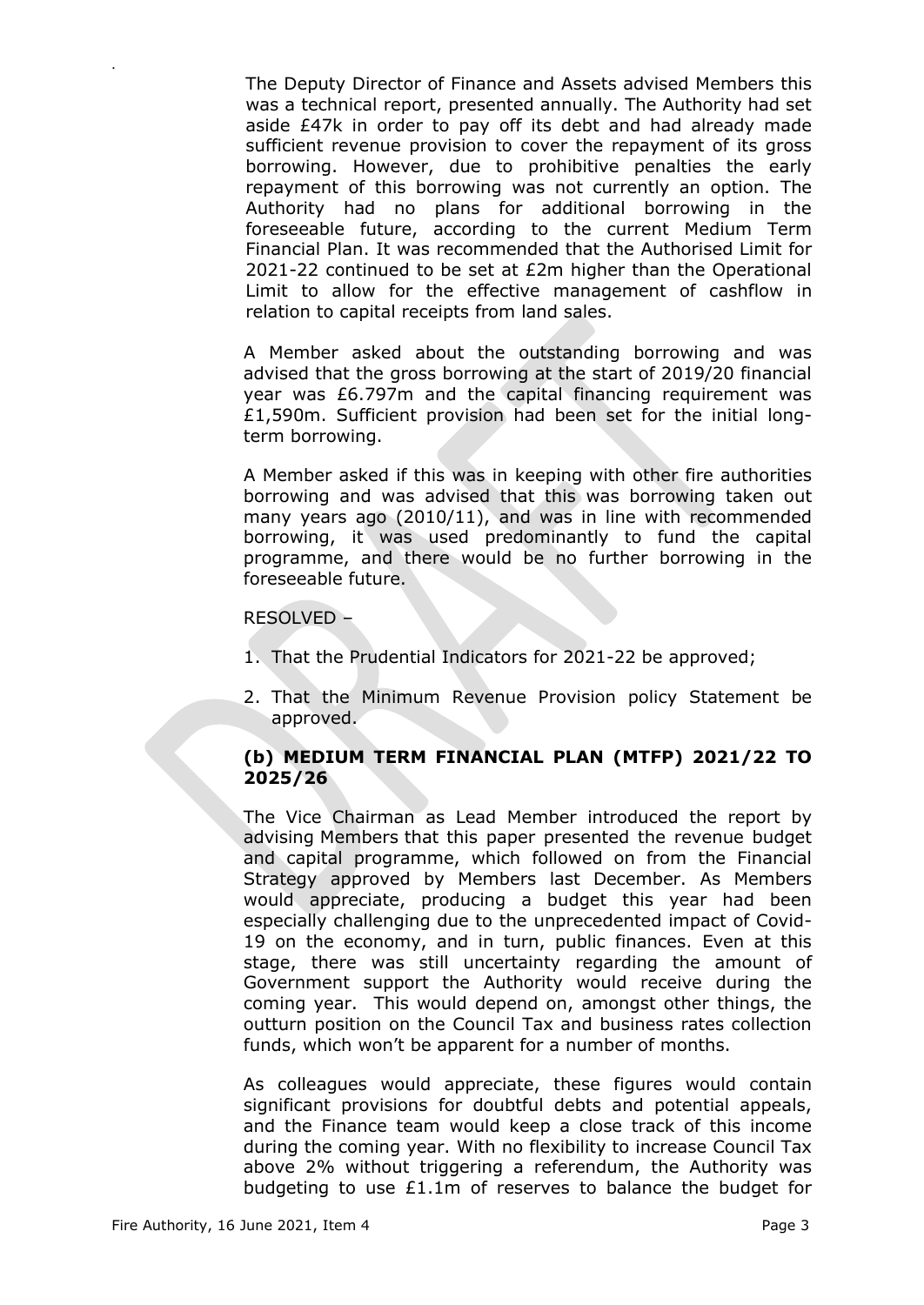2021-22. In light of updated figures received since the papers were published, revised appendices would be presented today.

The Deputy Director of Finance and Assets advised Members that the Authority had seen a reduction in its Council Tax base by 0.65%. For comparison, in previous years, the Council Tax base had increased in the region of 1.5% to 2%. To counter some of this reduction, the Government had announced an additional £670m unringfenced grant that would be distributed to authorities in recognition of the increased costs of providing local Council Tax support following the Covid-19 pandemic. Indicative figures published on 18 December 2020 show the Authority would receive in the region of £336k which had been reflected in the projections under the heading Council Tax Support Grant.

The Deputy Director of Finance and Assets advised Members that without sufficient time to undertake a full comprehensive spending review (CSR) due to the Covid-19 Pandemic, the Government had effectively rolled forward amounts within the settlement funding assessment for 2020/21 and increased these by the rate of inflation as at September 2020. The exception was the pension grant funding of £1.2m which was a flat cash settlement and expected to be included in future years' settlement funding assessment and subject to review as part of the anticipated three-year comprehensive spending review. It was anticipated that next year the Government would revert to a three-year comprehensive spending review whereby all funding would be subject to review.

The Deputy Director of Finance and Assets advised Members that in terms of the Authority's budget setting process, this year officers reverted back to the incremental budgeting setting approach when developing the budget proposal for 2021/22. With the projected reductions in Council Tax base and business rates funding, the budget setting process was scrutinised by Officers and Members to ensure only proposals which added value for money were approved. As part of the one-year CSR, the Government announced that public sector pay increases would be paused, excluding NHS, and those earning less that £24k. Therefore, no pay award had been built into the 2021/22 budget for anyone earning more than £24k.

The Deputy Director of Finance and Assets took Members through the revised Appendix 1 and 2.

A Member asked when setting the 2022/23 budget was it sustainable to use reserves long-term and was it viable for the Authority to keep using reserves without further government support in the long term.

The Chairman advised that as Members were aware, there was a lot of work being done by officers and Lead Members to try and increase the amount the Authority could receive from Council Tax. Also, officers had anticipated there would be a three-year comprehensive spending review (CSR), unfortunately, due to the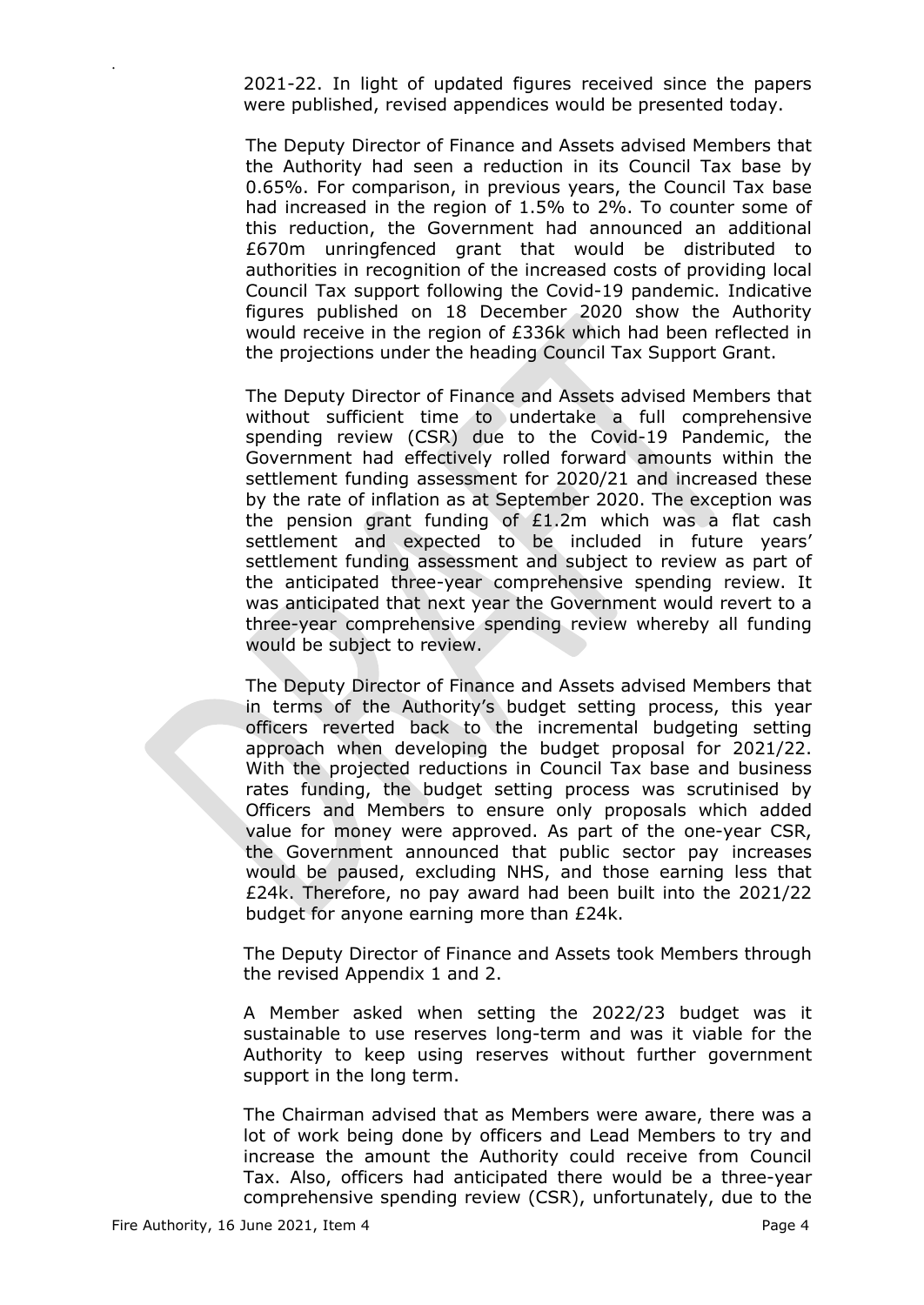Covid-19 pandemic, this was only one year. The Chairman hoped for a three-year CSR next year, and also that the Authority would be given permission to increase its Council Tax by more than 2%. Without knowing what would happen next year, it was difficult to say if reserves would need to be used.

The Chief Fire Officer advised Members that those who had been on the Authority for a number of years would know the Authority had been campaigning to increase Council Tax by £5 per year. If in the longer term it looked as though the Authority was not sustainable, then Members may have to make a decision to hold a referendum. The Authority was not recommending a referendum this year, but Members would need to think about having a referendum to increase the Council Tax to increase the precept by more than 1.99%. The cost of a referendum would cost the Authority in the region of £600k.

Members discussed the possibility of holding a referendum, or not holding a referendum, and also ringfencing £600k, out of reserves, to pay for a referendum on the precept in future years.

### RESOLVED –

.

1(a)That the report and Statement of the Chief Finance Officer (see section 8 of Annex A) be noted.

1(b)A Council Tax precept of £67.16 for a band D equivalent property (a 1.99% increase from 2020/21 – equal to 2.5p per week) and the revenue budget as set out in Appendix 1, revised 17 February 2021, be approved.

1(c)That the capital programme as set out in Appendix 2, revised 17 February 2021, be approved.

- 2. To not hold a referendum to increase Council Tax above the 2% threshold for 2021/22.
- 3. To note that a referendum may need to be considered for 2022/23 depending on the outcome of the Comprehensive Spending Review.

It being proposed and seconded:

#### RESOLVED -

4. That £600k be transferred from the existing earmarked Future Funding Reserve to a new earmarked reserve, the purpose of which is to hold funding for a potential referendum in a future year.

Details of the recorded vote for resolutions 1(a) to 1(c) are set out below:

| $\sim$ $\sim$ | Against | Abstained |
|---------------|---------|-----------|
|---------------|---------|-----------|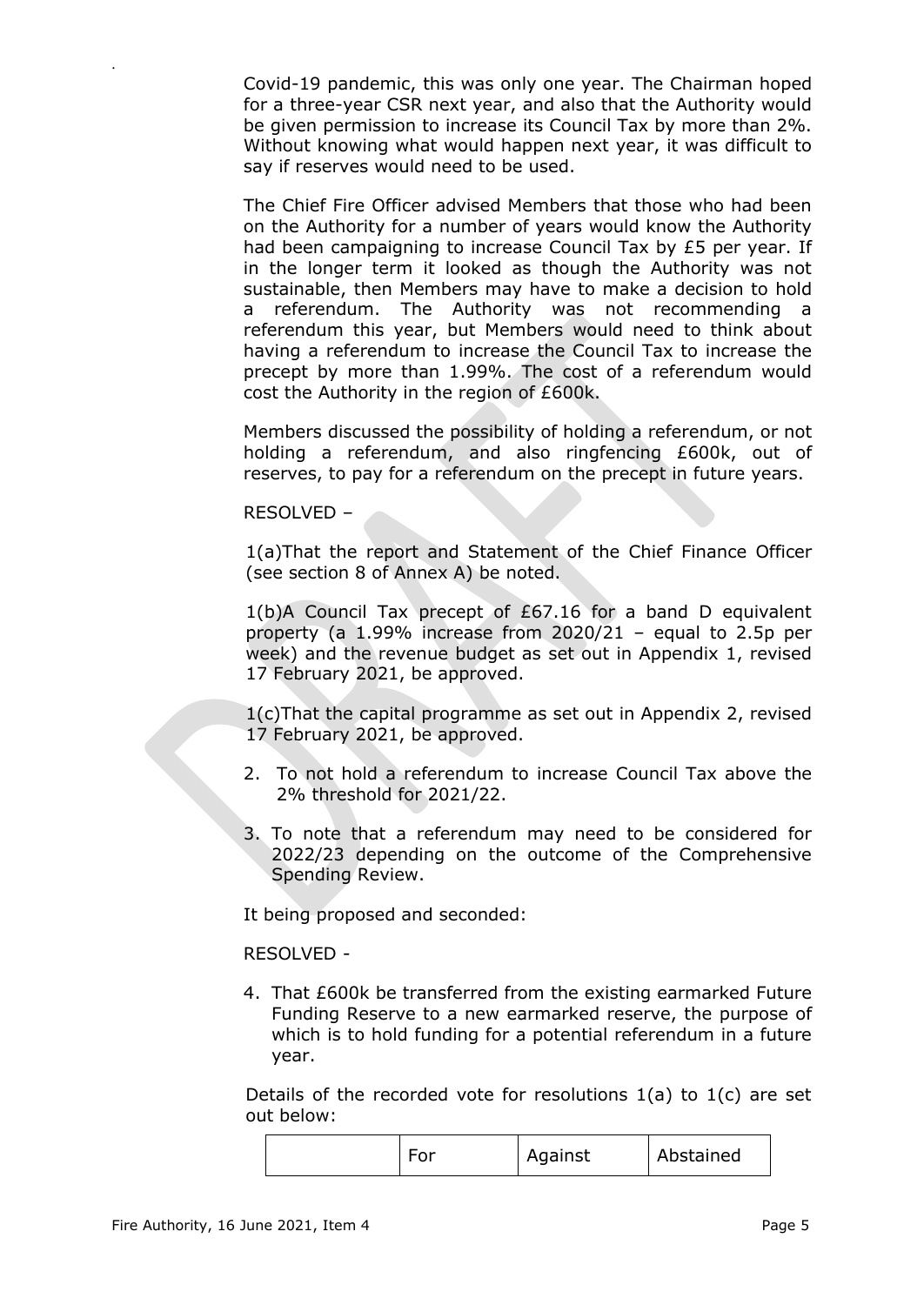| Carroll      | ✓            |  |
|--------------|--------------|--|
| Christensen  | $\checkmark$ |  |
| Clarke OBE   | ✓            |  |
| Cole         | $\checkmark$ |  |
| Exon         | $\checkmark$ |  |
| Hall         | $\checkmark$ |  |
| Hopkins      | $\checkmark$ |  |
| Hussain      | $\checkmark$ |  |
| Lambert      | ✓            |  |
| Marland      | $\checkmark$ |  |
| McCall       | $\checkmark$ |  |
| McLean       | ✓            |  |
| Mills        |              |  |
| <b>Minns</b> | ✓            |  |
| Stuchbury    |              |  |
| Walsh        |              |  |

# **(c) MEMBERS' ALLOWANCES**

The Director of Legal and Governance advised Members that as a standalone fire and rescue authority, the Authority had a wide discretion in adopting an Annual Scheme of Allowances. The only proviso was that the Authority must have regard to the recommendations of the Independent Remuneration Panels of its two constituent councils. The proposed Scheme of Allowances for the year 2021/22 was based on a 0% increase from the current financial year.

The Director of Legal and Governance advised Members that he had noticed that Appendix C in the pack was not the same one presented to the Executive Committee last week. It was the same in all respects except that on the last page, the last paragraph regarding indexation for 2021/22 re-emerged from an earlier abandoned draft. As set out in the Executive Summary of the cover report the Scheme of Allowances had been linked to the NJC annual pay award for firefighters since 2012/13. The recommendation was that this indexation be suspended for 2021/22 rather than apply the 2% increase. With that erroneous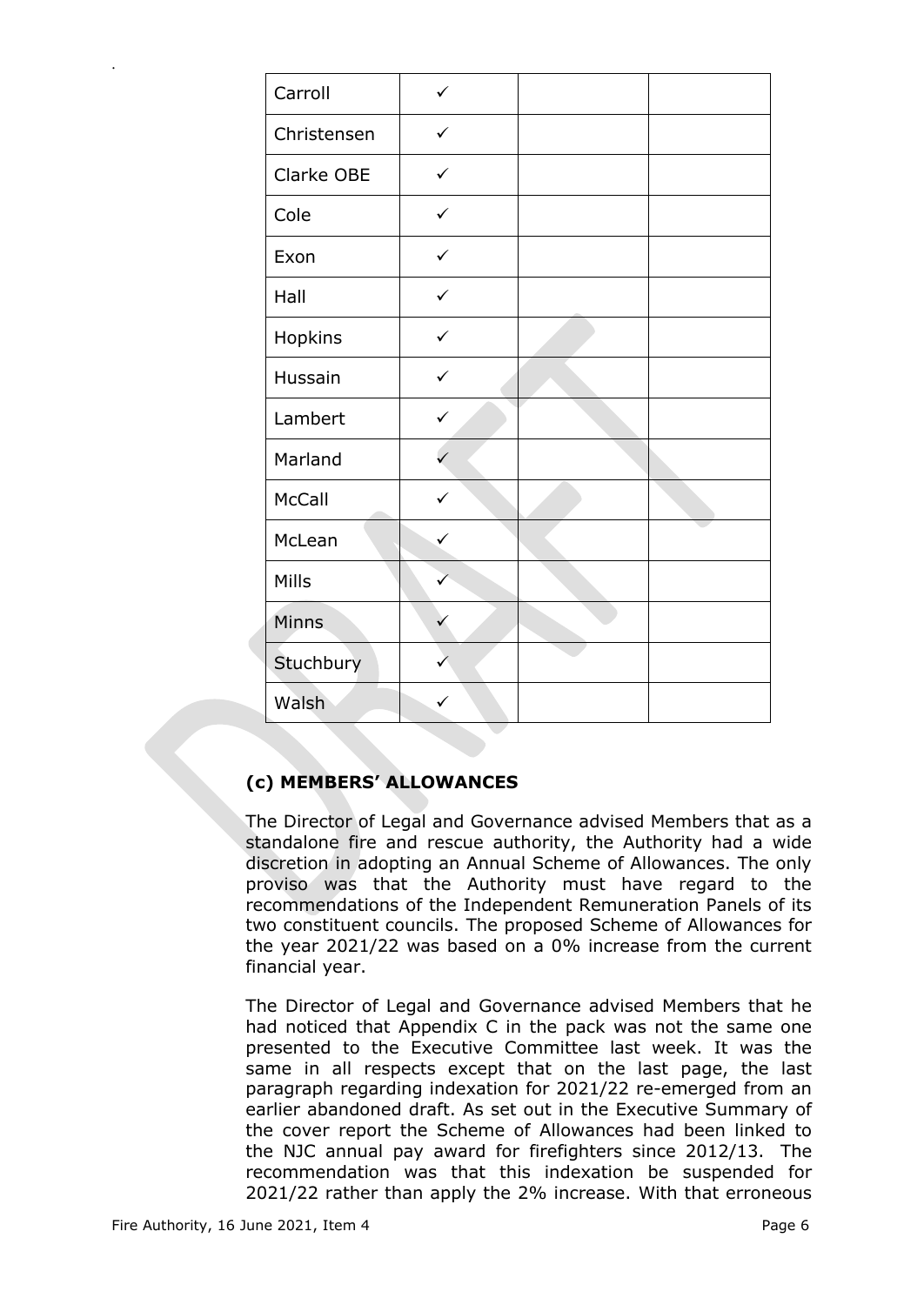last paragraph removed, there were no other changes proposed in the Annual Scheme.

A Member asked if suspended meant deferred and then backdated or suspended and not taken at all, and was advised that it was the latter, suspended and not to be taken at all for 2021/22.

RESOLVED –

.

That the Scheme of Members' Allowances for 2021/22 (Appendix C) be adopted.

# **FA33 TREASURY MANAGEMENT STRATEGY 2021/22**

The Vice Chairman as Lead Member introduced the report by advising Members that this report was being presented as the Authority was required to approve the Treasury Strategy each year. There were no significant changes proposed to the Strategy, other than to reduce the forecast income budget from £150k to £30k. This was as a direct result of the Bank of England reducing the base rate to 0.10% in response to the Covid-19 pandemic.

The Deputy Director of Finance and Assets advised Members that the current strategy had been operating effectively and outperforming the benchmark targets. However, since the outbreak of the Covid-19 Pandemic, the Bank of England reduced the Base Rate to 0.10% in March 2020. Consequently, this had resulted in a reduction in the level of returns from investments. The financial year 2020/21 would be the first year the Authority would be unable to achieve its investment returns target since bringing the treasury function in-house. As the Vice Chairman stated above, the investment returns budget for 2021/22 would be reduced from £150k to £30k. There was no significant change from the previous strategy, although given the current pandemic, the focus would continue to shift towards maintaining a higher level of liquidity than would normally be the case.

The Chairman asked that with the impact of Brexit, would the Authority be looking at investing in European Banks, particularly the German Banks and was advised that there hadn't been any investments outside the UK for a number of years, and there were no plans to do so at present.

RESOLVED –

That the Treasury Management Policy Statement, Treasury Management Strategy Statement and the Annual Investment Strategy for 2021/22 be approved.

## **FA34 PAY POLICY PRINCIPLES AND STATEMENT 2021/22**

The HR Advisory and Development Manager advised Members that the pay policy was required to be updated each financial year and was being presented today as the 2021/22 pay policy for the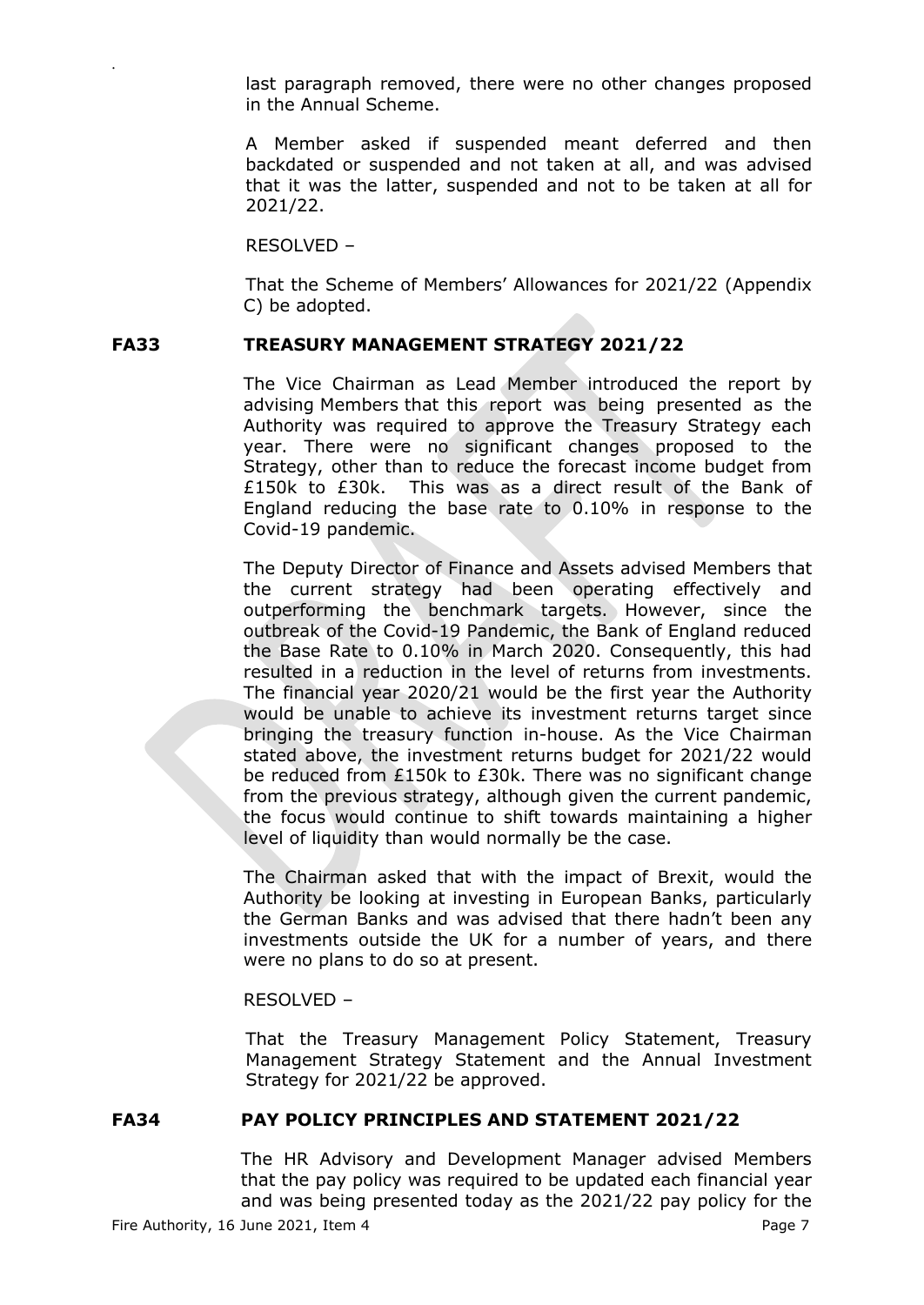Authority. This pay policy was based on the current 2020/21 pay policy, however for 2021/22 the Statement has been significantly updated, with additional sections added and further clarification provided to ensure it remained relevant and fit for purpose.

The HR Advisory and Development Manager advised Members that looking at specific sections of the pay policy and the pay multiples and ratio of highest to lowest pay, it continued to fall for the ninth year which was positive, seeing the ninth year ratio improving by 2% from last year and by 28% since 2012.

Within the last three Pay Policy cover reports, a note had been made of the introduction of a public sector exit payment cap. The Restriction of Public Sector Exit Payments Regulations 2020 came into force on 4 November 2020, which restricted exit payments to £95k and had been incorporated into the Statement which was presented today. However, there had been legal challenge, and following this legal action, an announcement was made on Friday 12 February 2021, confirming the government's decision to revoke the cap on public sector exit payments, which was implemented on 4 November 2020. Following the announcement, it was proposed that the last two paragraphs of Section 12 of the Pay Policy Statement, were removed. It was recommended the pay policy statement, with the minor amended on the exit payment cap, was approved for publication, effective 1 April 2021.

A Member asked that it be noted that it was the Government who had halted a public sector pay rise this year and not the Authority.

With the presenting officer amending the recommendation to reflect the withdrawal of the Restriction of Public Sector Exit Payments Regulations 2020 by the government it was:

RESOLVED –

.

- 1. That the Pay Policy Principles and Statement as set out in Annex A, with the minor amendment of the removal of references to the public sector exit payments regulations, as the statutory Pay Policy Statement for 2021/22 be approved.
- 2. That the Pay Multiple ratio continues to fall for the ninth year running, with the ninth-year period seeing the ratio improve by 28 per cent since 2012 be noted.

#### **FA35 BUILDING RISK REVIEW PROGRAMME**

The Group Commander advised Members that the purpose of this report was to provide an overview of two Home Office funded Protection programmes. The Ministry of Housing, Communities and Local Government (MHCLG) had established the Building Safety Programme to make sure that buildings were safe, and people feel safe, now, and in the future.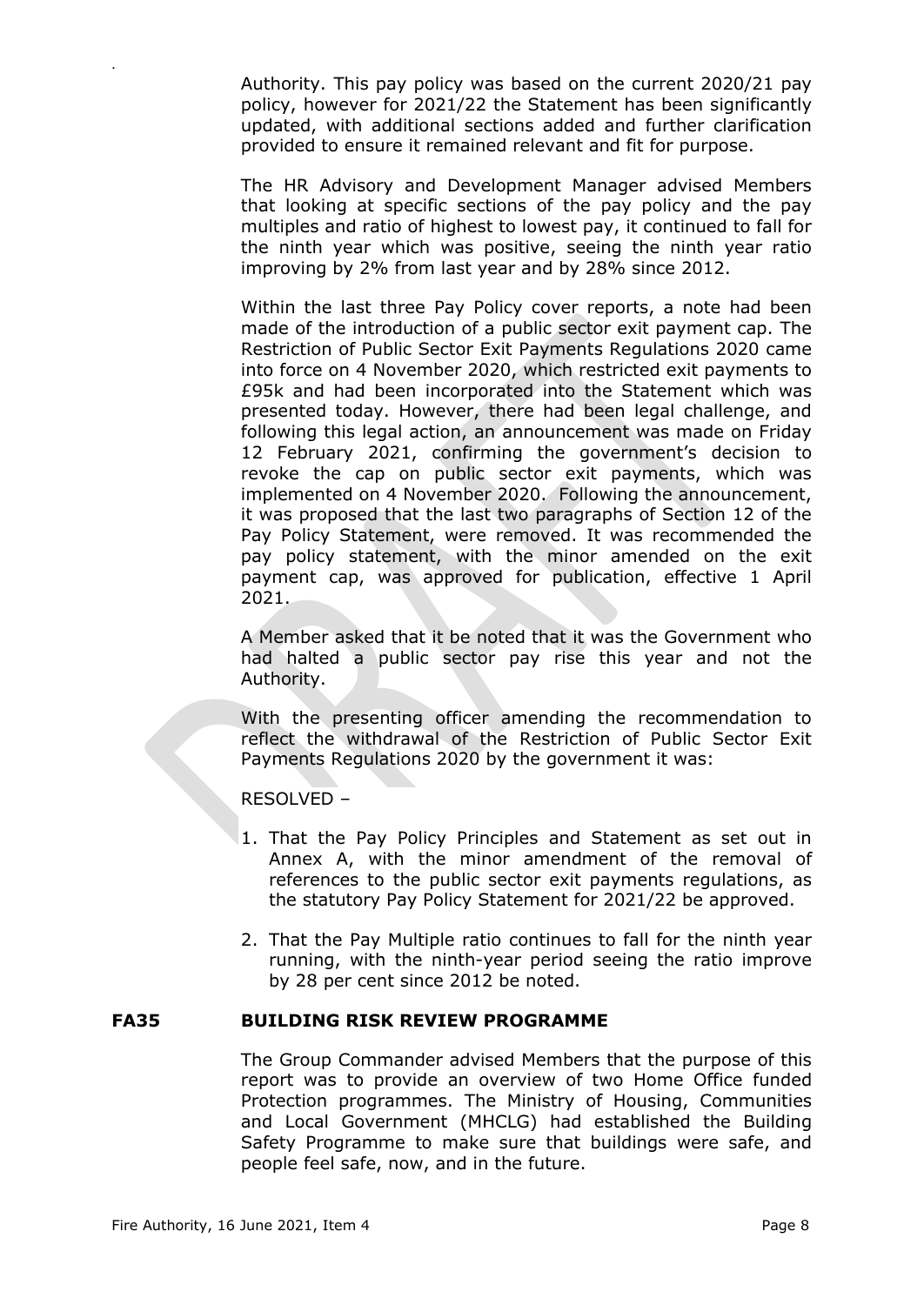Following the Grenfell Tower fire, the Government had banned combustible materials in the external walls of high-rise residential buildings of 18 metres and over. Following a review into its effectiveness, was now consulting on extending the ban significantly further, including lowering the 18m height threshold to 11m. In March 2020, the Home Office Fire Protection Board's first Building Risk Review (BRR) exercise focusing on Aluminium Composite Material buildings was successfully completed by fire and rescue services (FRS's).

The Group Commander advised Members that the next phase of MHCLG work to be undertaken, involved two Protection programmes. The Building Risk Review programme, which would deliver a review of all high-rise residential buildings over 18m by the end of December 2021, and the Protection Uplift Programme, to drive improvements in local protection capability. Both programmes had been supported through Home Office grant funding.

Buckinghamshire Fire and Rescue Service (BFRS) had received grant funding of £60,000 based on there being 32 in scope Buildings, as identified by the Home Office. However, BFRS records had identified a total of 71 premises above 18m, 57 of which were in scope. A third of these buildings had been triaged so far and, subject to COVID-19, the Service was on target to complete this programme by the middle of 2021.

The Protection Uplift Programme was set to bolster fire and rescue services protection capability and delivery. This Service had received a grant of £123,549.85 to support this based on 2,393 in scope premises, according to MHCLG.

A Member asked if a further report noting any changes or recommendations could be brought to Members and was advised that officers would continue to update Members on matters around the building risk review, protection uplift and infrastructure activities.

The Chairman advised Members that she had asked for a letter to be written to the Planning Departments of Buckinghamshire Council and Milton Keynes Council asking that the Authority become a statutory consultee on high rise buildings. The Chairman appreciated that with the planning changes made in December 2020, some residential properties could just be built.

The Area Commander confirmed there was a draft letter waiting to be presented as part of a briefing for consideration.

A Member asked regarding the number of buildings in scope for £10m funding including one religious building in Buckinghamshire, where it was and was advised that the Authority was aware of a number of religious premises with a sleeping risk. The one highlighted in the report related to a nunnery in the south of the county. Although only one had been high-lighted by MHCLG, the Authority's own internal data team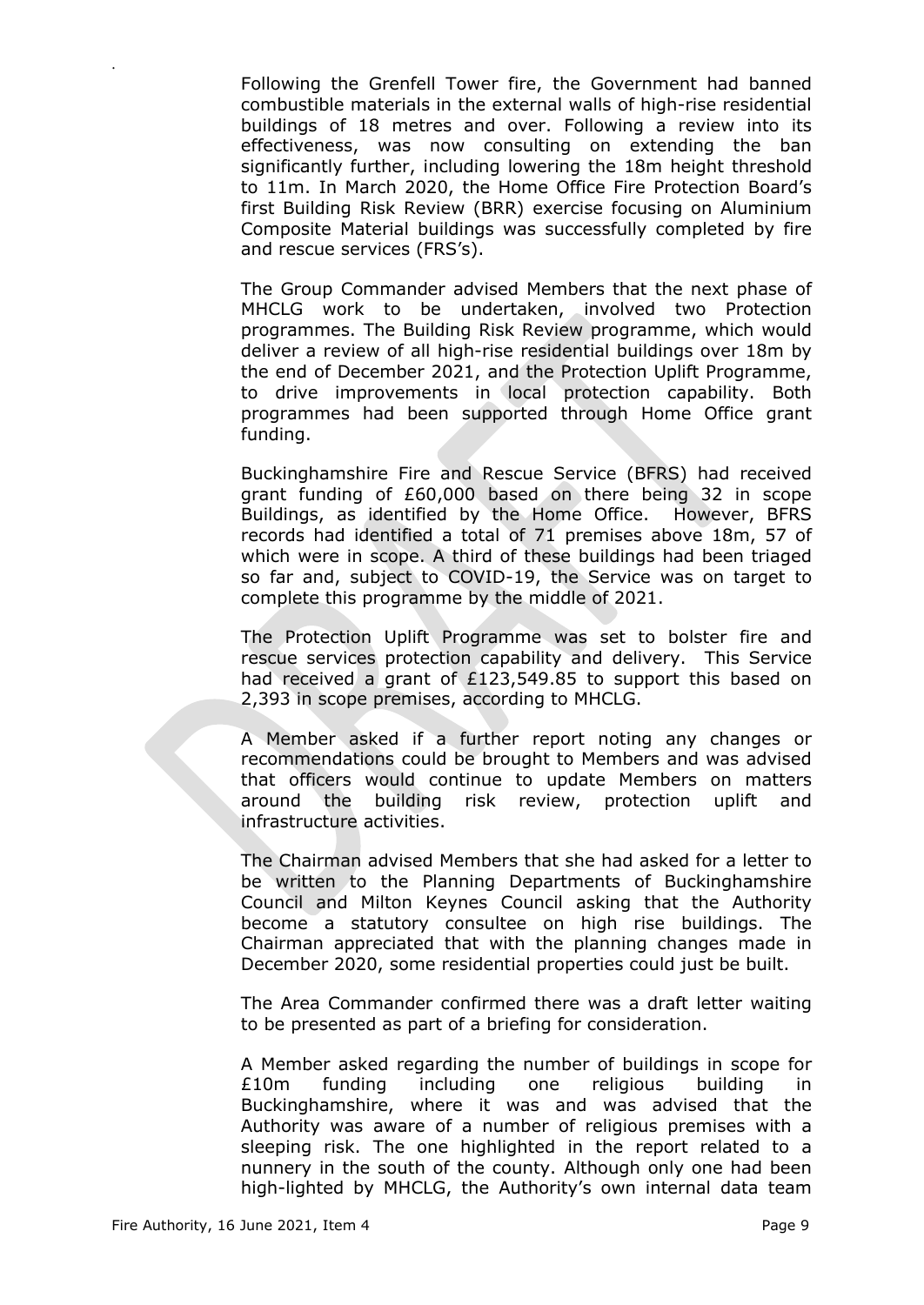had very robust information and that was what officers were working from.

The Chairman asked for updated figures so that Members would be aware of exactly how many building's were being looked at in Buckinghamshire and Milton Keynes.

RESOLVED –

.

That the Service's approach to the BRR be noted.

It being proposed and seconded:

RESOLVED –

That a letter go from the Authority to the Planning Departments of the constituents councils, requesting that it become a statutory consultee in the planning process for certain types of premises.

#### **FA36** (At the Chairman's request)

The Director of Legal and Governance updated Members on an important matter relating to the McCloud/Sargeant ruling which was mentioned by the Deputy Director of Finance and Assets in the executive summary of his report on the MTFP. The upshot of the litigation brought by the FBU against the Government in 2016 was that the Court of Appeal on 20 December 2018 ruled that the transitional protections introduced with the new Firefighters Pension Scheme in 2015 were unlawfully discriminatory on the grounds of age.

There then followed an Employment Tribunal remedies hearing on 18 December 2019. The result of the Employment Tribunal hearing was the issuing of a Declaration that, pending the final determination of all of the remedy issues, those that brought claims in England and Wales were entitled to be treated as if they remained in 'the 1992 firefighters' Scheme'.

The Government announced on 25 March 2020, that it was developing proposals to address the unlawful age discrimination identified by the Court of Appeal in the 2015 reforms to the Firefighters' pension scheme, and that it would take steps to remove this discrimination retrospectively. It confirmed that this would apply to pension scheme members regardless of whether individuals had made a claim.

The Government consulted on proposals to remove this discrimination in 2020 and the Authority responded to the consultation through its Director of Finance and Assets. On 4 February 2021, the Government issued its response to the consultation indicating its intention to proceed with a deferred choice underpin to remove the discrimination for scheme members employed by fire and rescue authorities during the socalled 'remedy period' by creating new legislation. The remedy period was defined as between 1 April 2015 and 31 March 2022.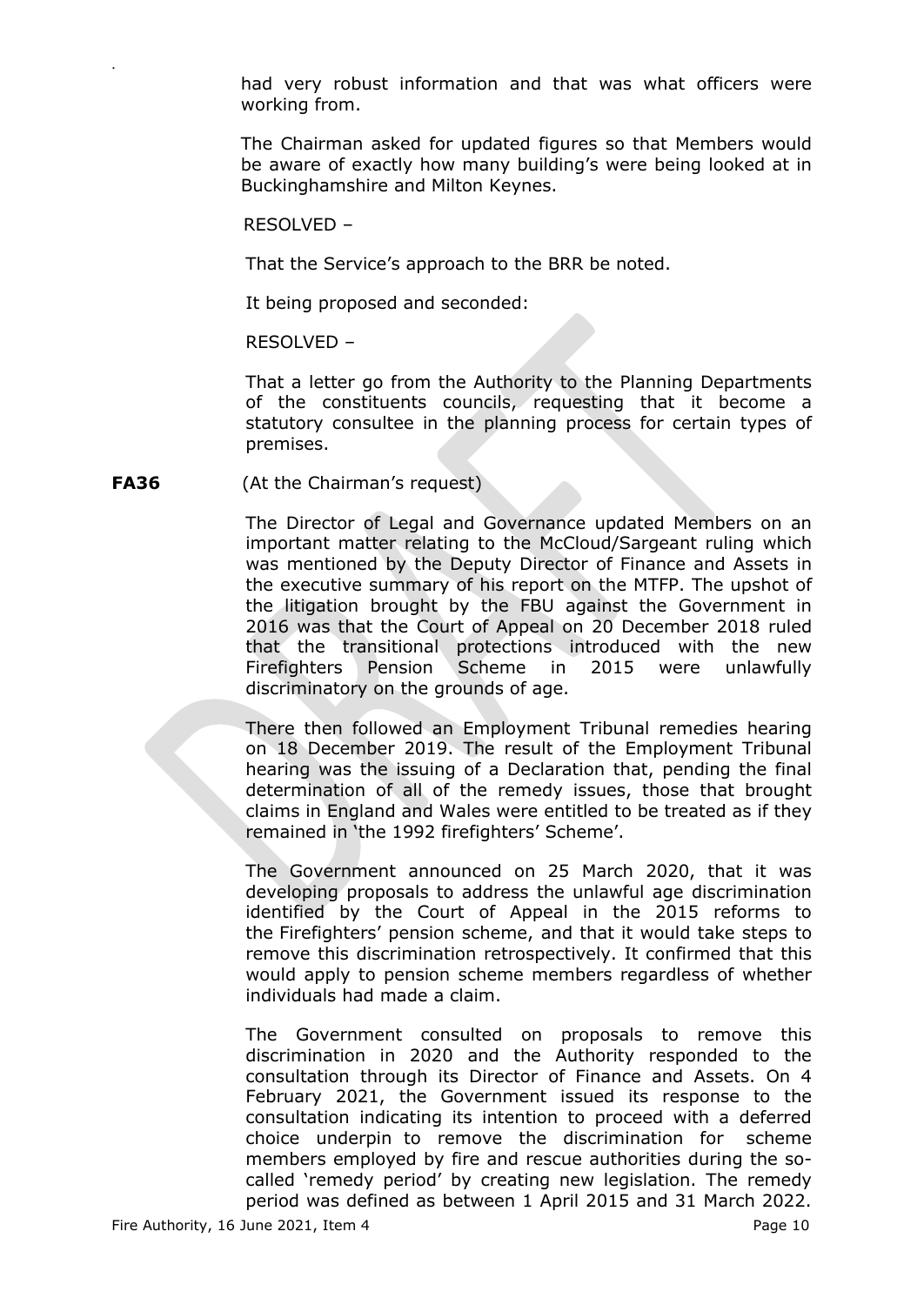The remedy only applies to members who were in service on or before 31 March 2012 and continued to be in service on or after 1 April 2015.

The Director of Legal and Governance advised Members that whilst amended legislation is awaited, there were 15 firefighters employed by the Authority (ranging from firefighter, through to Principal Officers) who would become eligible to retire on ordinary pensions before 1 April 2022 and before the necessary legislation was enacted. These individuals had therefore been caught in limbo.

In the meantime, the Authority, together with all other fire and rescue authorities, were respondents to the same claim issued against the Government by the FBU in 2016. The defence to that claim was coordinated by the LGA and was finally heard by the Employment Appeal Tribunal on 16 December 2020.

The defence being run by the LGA was that fire and rescue authorities were essentially 'piggies in the middle' and had no choice but to implement the pension changes which had been approved by Parliament, thereby relying on the statutory defence to age discrimination in Schedule 22 of the Equality Act 2010. The FBU argued that sections 61 and 62 of the Equality Act 2010 obliges employers to apply the pension regulations in a way that removes any discriminatory effect and therefore there was no defence available to fire and rescue authorities.

The Employment Appeal Tribunal handed down its judgment on 12 February 2021. The Employment Appeal Tribunal has ruled that Section 61 prohibits fire and rescue authorities from acting in a manner which discriminates on the grounds of age and the defence provided of Schedule 22 of the Equality Act 2010 is not available to the fire and rescue authorities. It ruled that under the proper interpretation of Section 62 of the Equality Act 2010 fire and rescue authorities had the power to pass a resolution to remove any discriminatory effects in the pension scheme.

It was therefore proposed that a meeting of the Executive Committee should be convened in order that it could give effect to the ruling of the Employment Appeal Tribunal by passing the necessary resolutions to remediate the position of those of its employees caught in limbo and uncertainty as to their pension entitlements before 1 April 2022. Once that Executive Committee meeting had been convened more detailed information would be able to be provided, including whether the LGA was likely to appeal the ruling and details of some of the technical and administrative challenges that would need to be overcome by colleagues here and at the pensions administrators to ensure that firefighters receive their proper entitlements. A resolution passed at Executive Committee meeting should also help crystallise some of the provisos and assumptions in the Authority's retirement and succession planning.